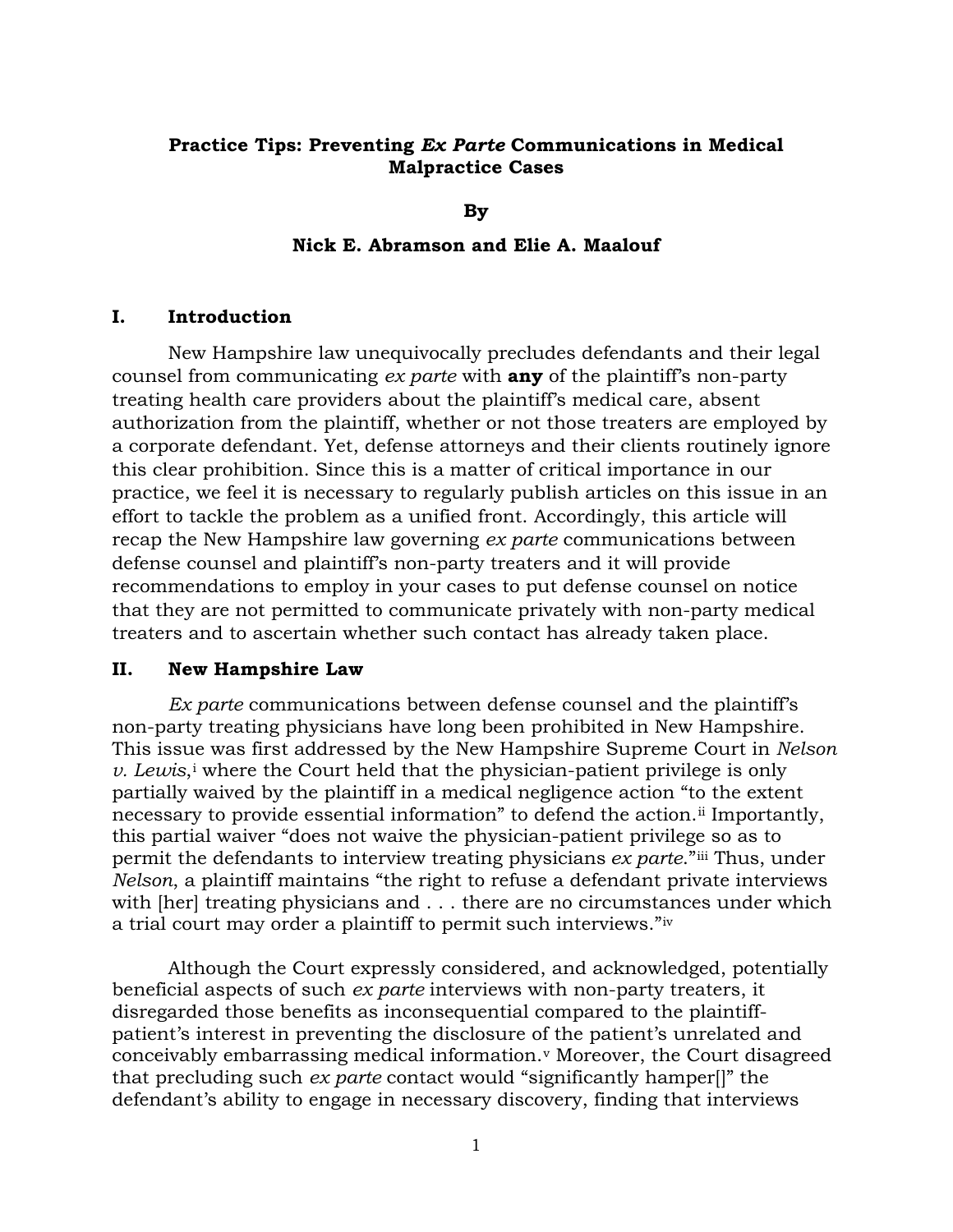conducted "within the scope of formal discovery procedures" – e.g., discovery depositions attended by both parties – offer a sufficient method for the defendant to obtain any treatment-related information essential to mounting a defense.<sup>[vi](#page-3-5)</sup>

Conversely, physician-patient confidentiality is particularly susceptible to breach in a private and informal *ex parte* setting.<sup>[vii](#page-3-6)</sup> Physicians, the Court opined, are "largely unschooled in legal matters," and may inadvertently disclose information which is irrelevant to the lawsuit, or which is still protected by the physician-patient privilege.[viii](#page-3-7) Thus, formal discovery procedures protect against that risk by requiring the presence of the plaintiff's attorney in all interviews or depositions with the non-party physician: the determination of what information is relevant to the lawsuit is best made in a setting where counsel for both sides are present.<sup>[ix](#page-3-8)</sup> Several New Hampshire decisions since *Nelson* have reiterated that using formal discovery processes is fundamentally fair and allows for the discovery of non-privileged information that is relevant to the lawsuit.<sup>[x](#page-3-9)</sup>

Though the Court's decision in *Nelson* did not address the situation where the plaintiff's non-party treating physician was employed by a corporate defendant, four superior court decisions since *Nelson* have found that *Nelson*'s prohibition nevertheless applies under those circumstances.<sup>[xi](#page-3-10)</sup> As Judge Smukler wrote in *Omanovic v. Pariser:[xii](#page-3-11)*

> [W]hile the facts in *Nelson* did not involve a treating physician also employed by the defendant hospital, the court's holding broadly prohibited all *ex parte* conduct with a plaintiff's treating physicians. It did not limit this rule to the specific factual scenario of the case; rather, the court provided that '[t]he participation of the plaintiff's counsel in any interview between the defendant and the defendant's physician is essential to insure that private and irrelevant matters remain confidential.'[xiii](#page-3-12)

More recently, in the *Estate of Cheryl Garrett v. Lakes Region General Hospital,*  et. al., [xiv](#page-3-13) Judge O'Neill stressed that "there are 'no circumstances' in which a defendant could have unauthorized *ex parte* contact with a plaintiff's treating physicians **without any exceptions** for specific factual circumstances or theories of liability."[xv](#page-3-14)

Judge O'Neill also held that *ex* parte communications are prohibited even if the non-party treater's treatment was contemporaneous to the alleged negligent medical care. He explained:

> The *Nelson* Court held that "a plaintiff who places her medical condition at issue in an action for medical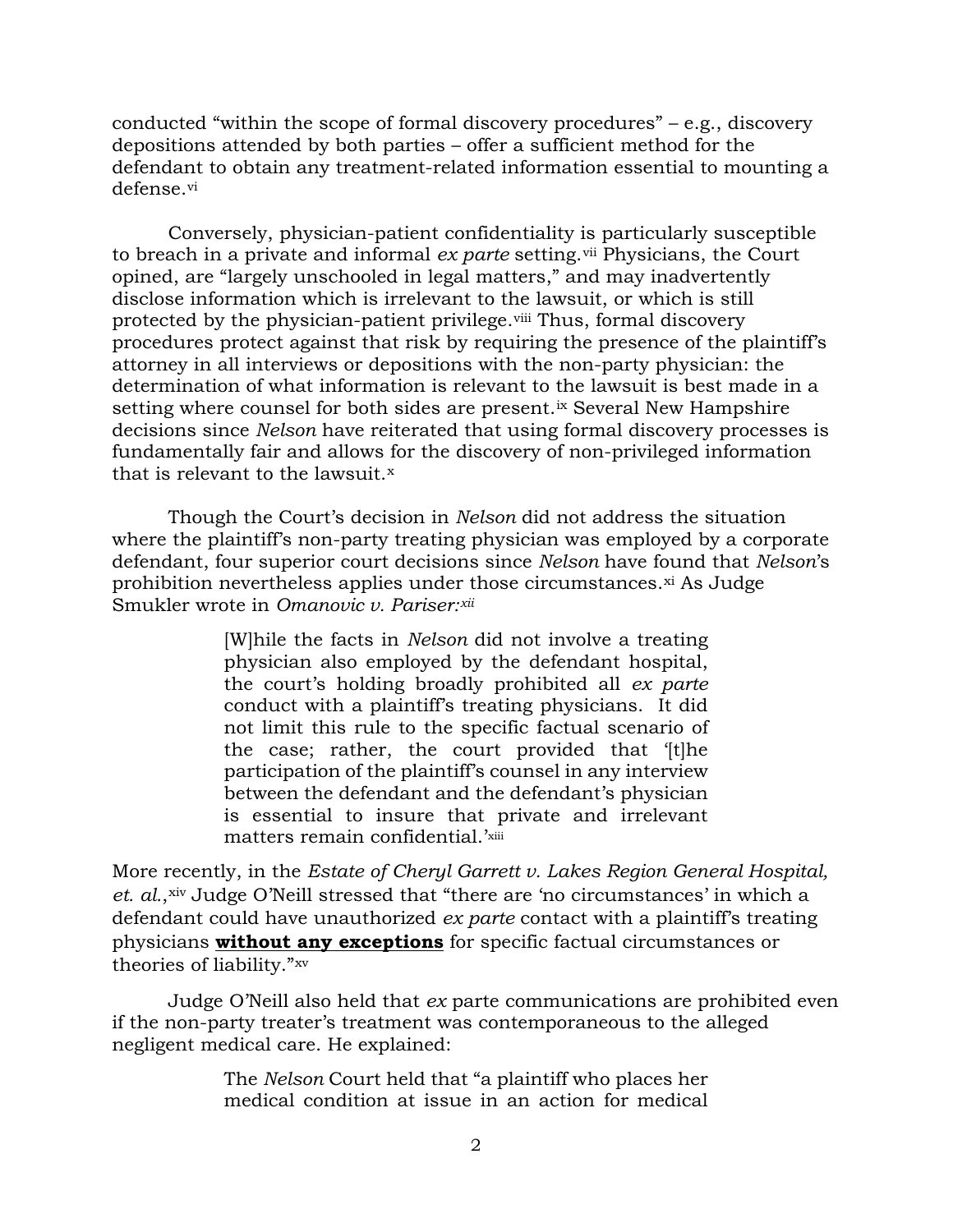negligence does not waive the physician-patient privilege so as to permit defendants to interview treating physicians *ex parte.*" Thus, regardless of whether the non-party treating physicians' treatment are relevant to the underlying action or if the treatment was contemporaneous, as opposed to subsequent, the physician patient privilege is not waived to permit the defendant to interview same *ex parte*. [xvi](#page-3-15)

## **III. Practice Tips**

Since defense attorneys commonly disregard *Nelson*'s prohibition of unauthorized *ex parte* communications and regularly meet with non-party treaters in the preparation of their clients' defense, it is crucial that plaintiff's attorneys handling multi-party medical negligence cases put defense counsel on notice at the outset of the lawsuit that they are not permitted to communicate with any of the plaintiff's non-party health care providers. Preventing *ex parte* communications serves several purposes: safeguarding your client's physician-patient privileged information; precluding defense counsel from influencing – either advertently or inadvertently – the non-party treater's testimony; and stopping defense counsel from gaining an unfair advantage through their unfettered access to your client's treating physicians access which is routinely denied to plaintiff's counsel.

To ensure that defense counsel has not and will not engage in any unauthorized communications in your cases, we recommend sending a letter to defense counsel as early in the litigation as possible, notifying them that they are not authorized to communicate, in any fashion, with your client's non-party health care providers. The letter should also inquire as to whether such communications have already occurred. Should defense counsel respond with anything but an assurance that he or she has not and will not communicate *ex parte* with the plaintiff's non-party treating physicians, plaintiffs' counsel should immediately file a motion with the court to compel the defendant to disclose whether any *ex parte* communications have occurred and all information pertaining to those communications.

### **IV. Conclusion**

Medical malpractice attorneys must be proactive in preventing impermissible *ex parte* interviews and diligent in determining whether such interviews have taken place. All of the orders cited in this article are posted in the "Attorney Toolbox" on the New Hampshire Association for Justice website. Additionally, some of our successful pleadings on this issue can also be found in the toolbox. We urge you to utilize these resources should this issue arise in